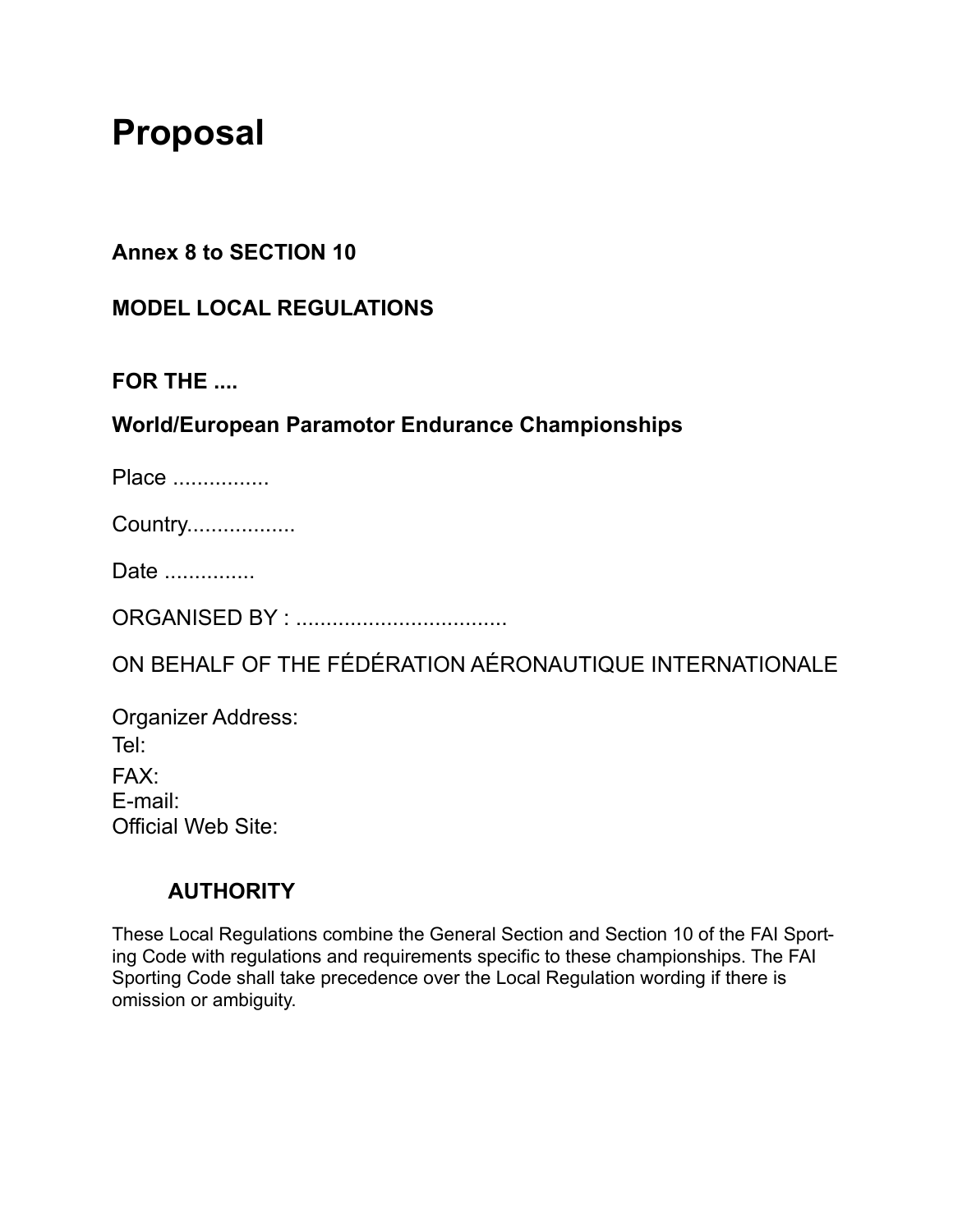1. GENERAL

1.1 MISSION STATEMENT

1.2 PROGRAMME DATES

1.3 OFFICIALS

1.4 ENTRY

1.5 ACCOMMODATION & CATERING

1.6 INSURANCE

1.7 LANGUAGE

1.8 MEDALS AND PRIZES

1.9 CHAMPIONSHIP CLASSES

1.10 CLASS VIABILITY

1.11 CHAMPIONSHIP VALIDITY

2. GENERAL COMPETITION RULES

2.1 REGISTRATION

2.2 TEAM LEADERS AND ASSISTANTS

2.3 PILOT AND NAVIGATOR QUALIFICATIONS

2.4 AIRCRAFT AND ASSOCIATED EQUIPMENT

2.5 FLIGHT RANGE

2.6 CONTEST NUMBERS

2.7 FLIGHT LIMITATIONS

2.8 DAMAGE TO A COMPETING AIRCRAFT

2.9 FLYING EQUIPMENT.

2.10 MANDATORY AND RECOMMENDED EQUIPMENT

2.11 PROHIBITED EQUIPMENT

3. FLYING AND SAFETY REGULATIONS

3.1 COMPLIANCE WITH THE LAW

3.2 OFFICIAL NOTICE BOARD AND OFFICIAL TIME

3.3 COMPLAINTS & PROTESTS

3.4 GNSS FLIGHT RECORDERS

3.5 ELECTRONIC EQUIPMENT

3.6 ASSISTANCE AND EXTERNAL AID TO COMPETITORS

4. CHAMPIONSHIP TASKS

4.1 GENERAL

4.2 COMPETITION PERIOD

4.3 TASK SUSPENSION OR CANCELLATION

4.5 LANDINGS/OUTLANDINGS

5. FLYING THE TASKS

5.1 GENERAL

5.2 COMPETITION MAP

5.3 LIMITATIONS

5.4 SPECIAL RULES

5.5 DECLARATIONS

5.6 TAKEOFFs and LANDINGs

5.7 THE LANDING BONUSES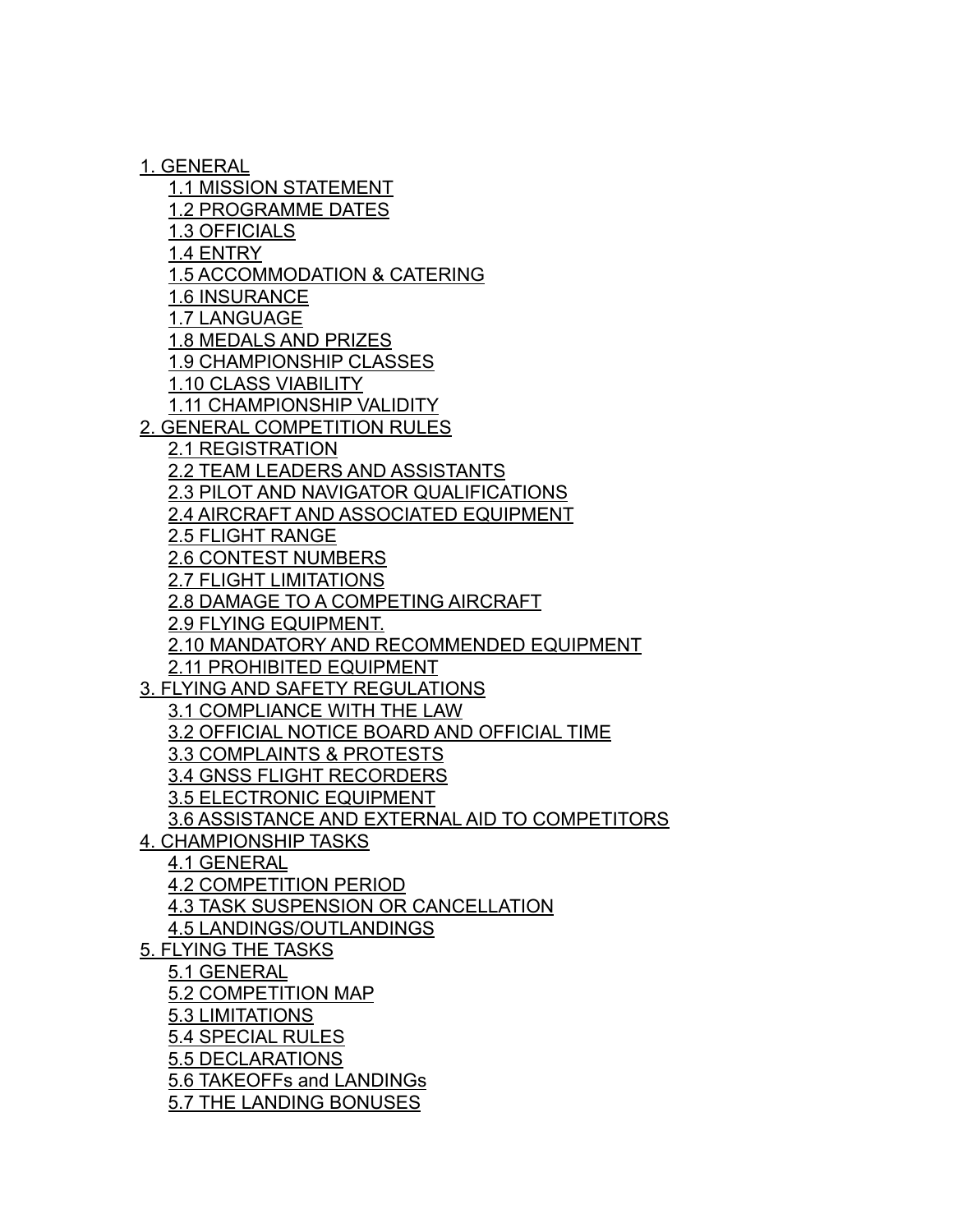5.8 THE TAKEOFF BONUSES 5.9 TIME BONUSES 6. CONTROL OF TASK FLIGHTS 6.1 TIMING 6.2 FUELLING PROCEDURE 6.3 TURNPOINTS AND HIDDEN GATES 7. SCORING 7.1 GENERAL 7.2 SCORING ELEMENTS 7.3 TEAM SCORING

7.4 DISQUALIFICATION AND PENALTIES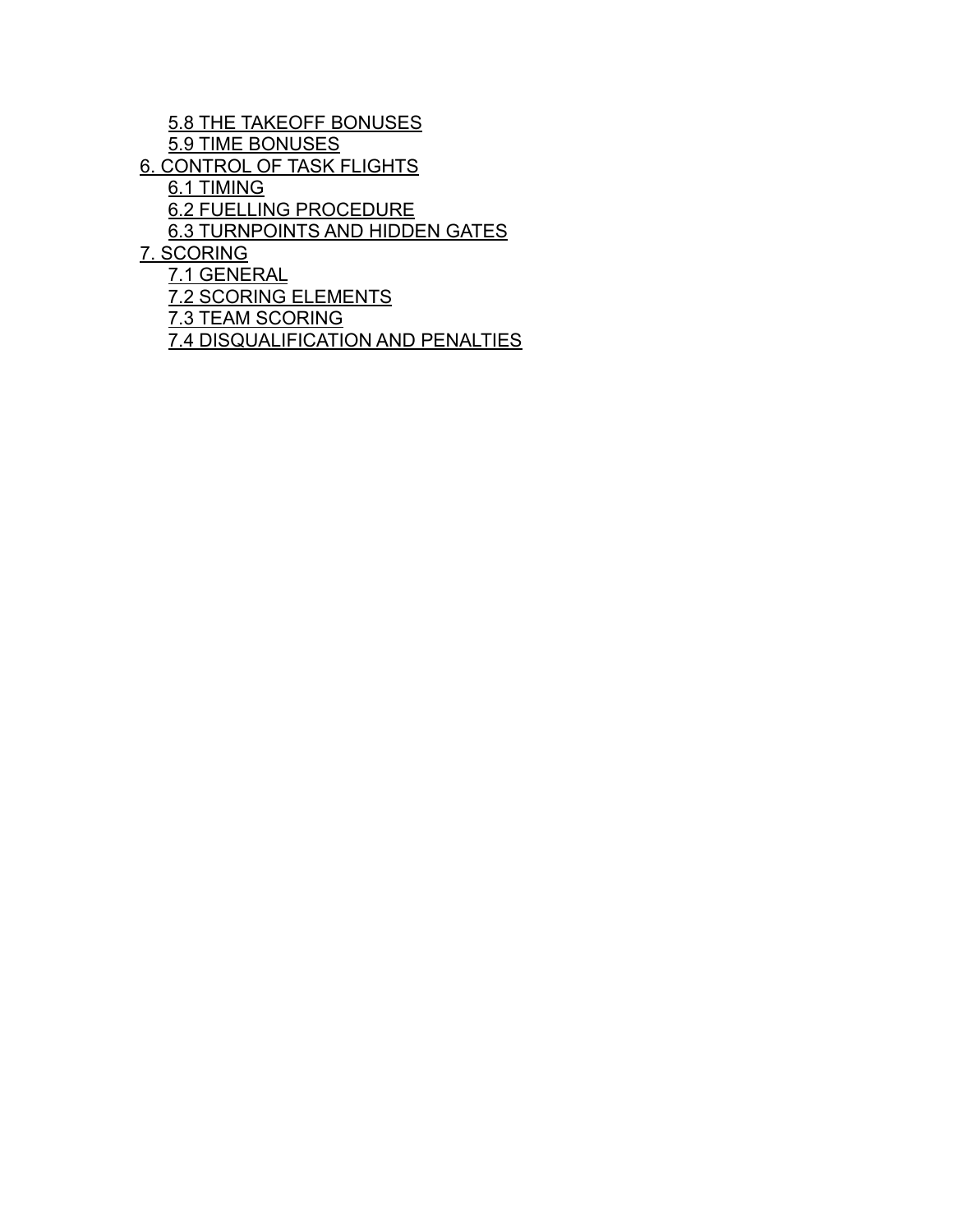# **1. GENERAL**

#### **1.1 MISSION STATEMENT**

**Paramotor Endurance** is a new format with emphasis on navigation and endurance in such new correlation, which would allow a lot of flying and fun without too much restrictions, stressful economy elements and with focus on real practical values, to promote development of pilots' **flying skills, ground skills and flight planning skills on a new level**.

Paramotor Endurance format has been developed in Estonia from 2010 and after testing different approaches in competition practice, completely new and fascinating format has born.

Final outcome has been surprising, as all pilots who ever took part in our events so far, have been completely addicted to this adventure, regardless of the results.

Naturally this format will continue to grow and develop from existing framework.

Here are some of the most important features of a Paramotor Endurance format at this time:

- ●Huge competition area (nearly 3000 km2), preferably island, with minimal restrictions and no fly zones.
- ●A lot of flying over the spectacular and variable terrain.
- ●Strong focus on personal weather planning, airborne decisions and practical paramotoring skills.
- ●Free choice of balancing the task flying of max 7 hours per day and resting, within the task window of 15 hours daily.
- ●Besides basic turnpoint hunt, different navigation elements and variety of interesting bonus tasks included for the best selection of options to the pilot: snake, ring, oval, eclipse, star navigation, combined with pre-set timed navigation etc.
- ●Bonuses for economy and precision elements.
- ●No disqualification for outlandings but instead bonuses for controlled landings and takeoffs in dedicated fields and turnpoints.
- ●Free choice of equipment without any technical restrictions, even in the middle of the race.
- ●Unlimited pitstops by pilot's choice.
- ●Unlimited use of electronics, GPS's, tablets, communication devices and other technology.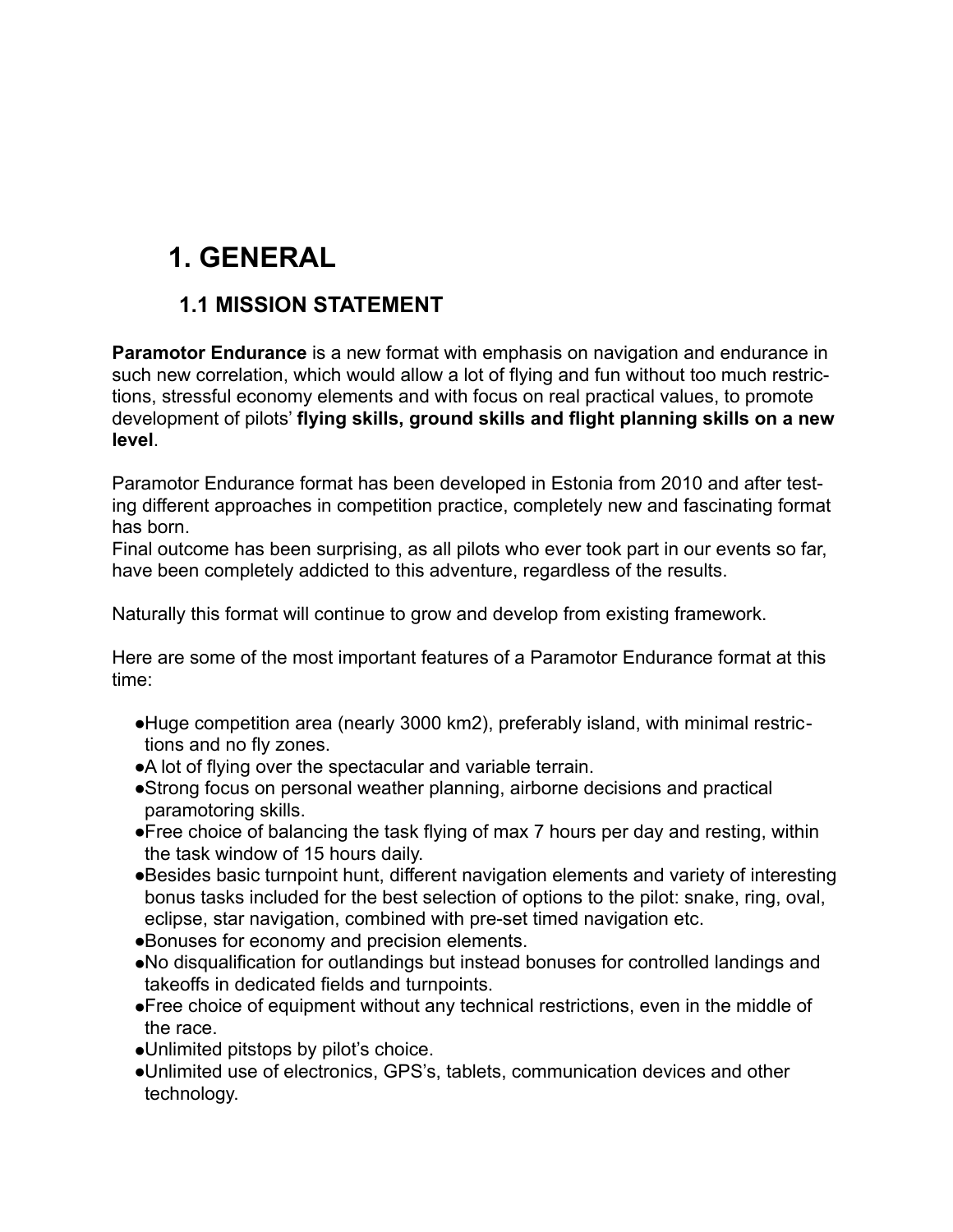●Minimum of penalties.

●Any assistance and chase teams allowed.

●Possibility for extra bonuses for surprise task and public performance elements.

#### **1.2 PROGRAMME DATES**

| Registration, training, aircraft inspection:                                                                                                                                                                                         |  |
|--------------------------------------------------------------------------------------------------------------------------------------------------------------------------------------------------------------------------------------|--|
| First competition briefing for teamleaders:                                                                                                                                                                                          |  |
| Opening Ceremony: <b>Constant Contract Constant Constant Constant Constant Constant Constant Constant Constant Constant Constant Constant Constant Constant Constant Constant Constant Constant Constant Constant Constant Const</b> |  |
|                                                                                                                                                                                                                                      |  |
| Closing party:                                                                                                                                                                                                                       |  |
|                                                                                                                                                                                                                                      |  |

#### **1.3 OFFICIALS**

| Event Director:                         |  |
|-----------------------------------------|--|
| <b>Competition Director:</b>            |  |
| Vice CD:                                |  |
| <b>Chief Marshal:</b>                   |  |
| <b>Chief Scorer:</b>                    |  |
| Intermational Jury:                     |  |
| Jury President:                         |  |
| Stewards:                               |  |
| (Give nationality of Jury and Stewards) |  |
| Monitor:                                |  |

#### **1.4 ENTRY**

The Championships are open to all Active Member and Associate Member countries of FAI who may enter:

PF1: 6 pilots, plus any number of female pilots

PL1: 6 pilots, plus any number of female pilots, plus one wheelchair bound pilot.

PF2: 6 crews

PL2: 6 crews

The entry fee is: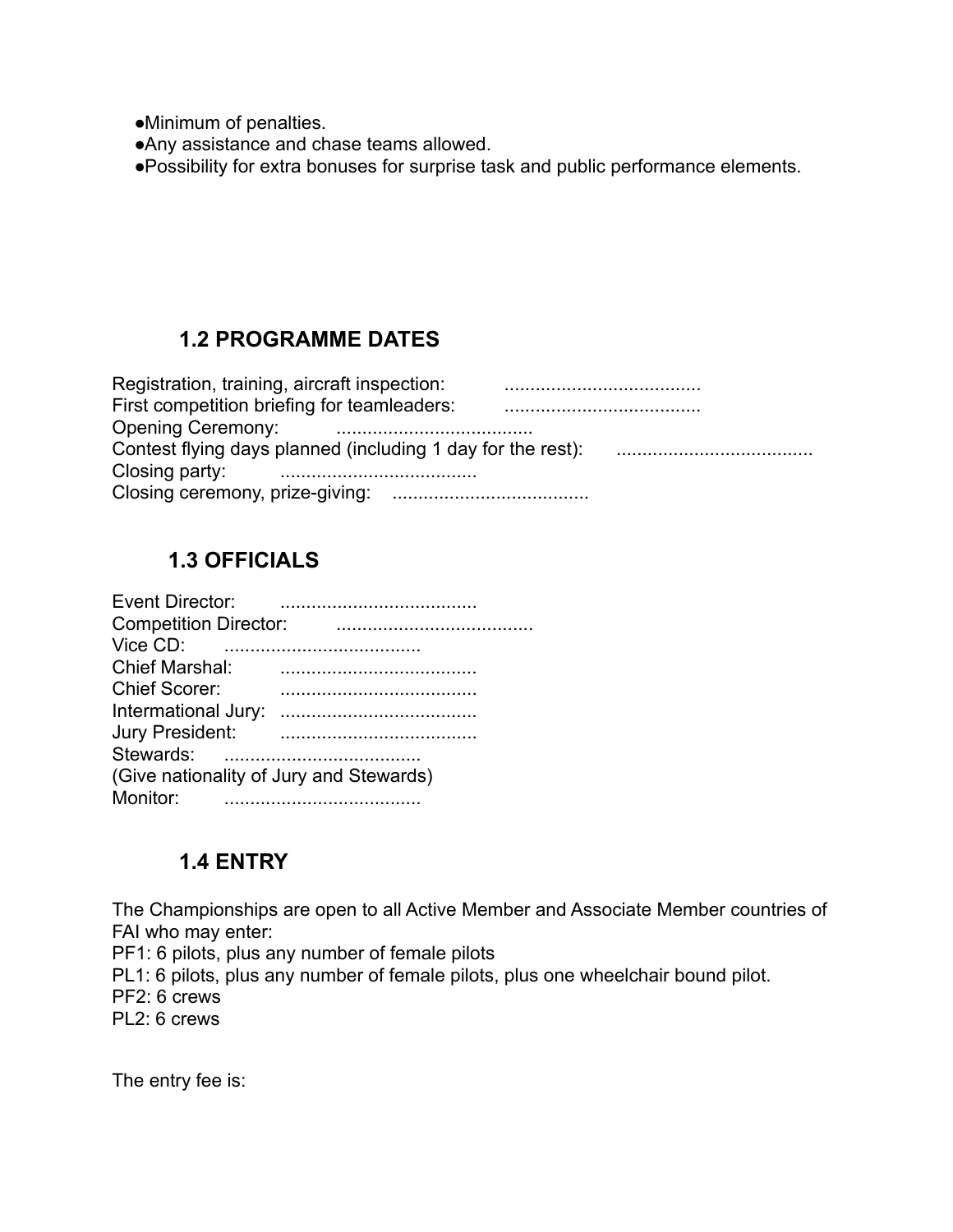.................... (currency & value) for pilot in each class except (write the exception if any) .................... (currency & value) for each co-pilot or navigator .................... (currency & value) for each Team Leaders and accompanying persons. .................... (currency & value) Other (if any).

Entry fees don't need to be nominal before .......

From this date all entries must be nominal and refund not requested.

Pilot entry fees paid before ..... will have ..... EUR discount.

Pilot entry fees paid later than ..... will have ..... EUR surcharge.

If applications, with fees paid, are not received by ..... , the entry will be accepted unless oversubscribed.

Entry Fees include:

- Competition management (setting, organising, controlling and evaluating the tasks), briefings, prize-giving etc .
- All competition materials (maps, task descriptions, competition numbers etc.)
- Training arrangements.
- Free use of the designated airfield and airspace according to the .....
- Preferential prices for accommodation and food.
- Environmental fee.
- FAI sanction fee.
- Free entrance to all official events (opening and closing ceremonies, warm-up and closing parties etc.)

Entries must be made on the official Entry Form and entry fees must be transferred into the following bank account:

| Beneficiary:  |  |
|---------------|--|
| Address:      |  |
| Bank:         |  |
| IBAN:         |  |
| Bank address: |  |
| SWIFT/BIC:    |  |

#### **EVENT CANCELLATION**

If a CAT 1 event is cancelled or does not take place, all entry fees that have been paid shall be returned in full and no CIMA sanction fees are due.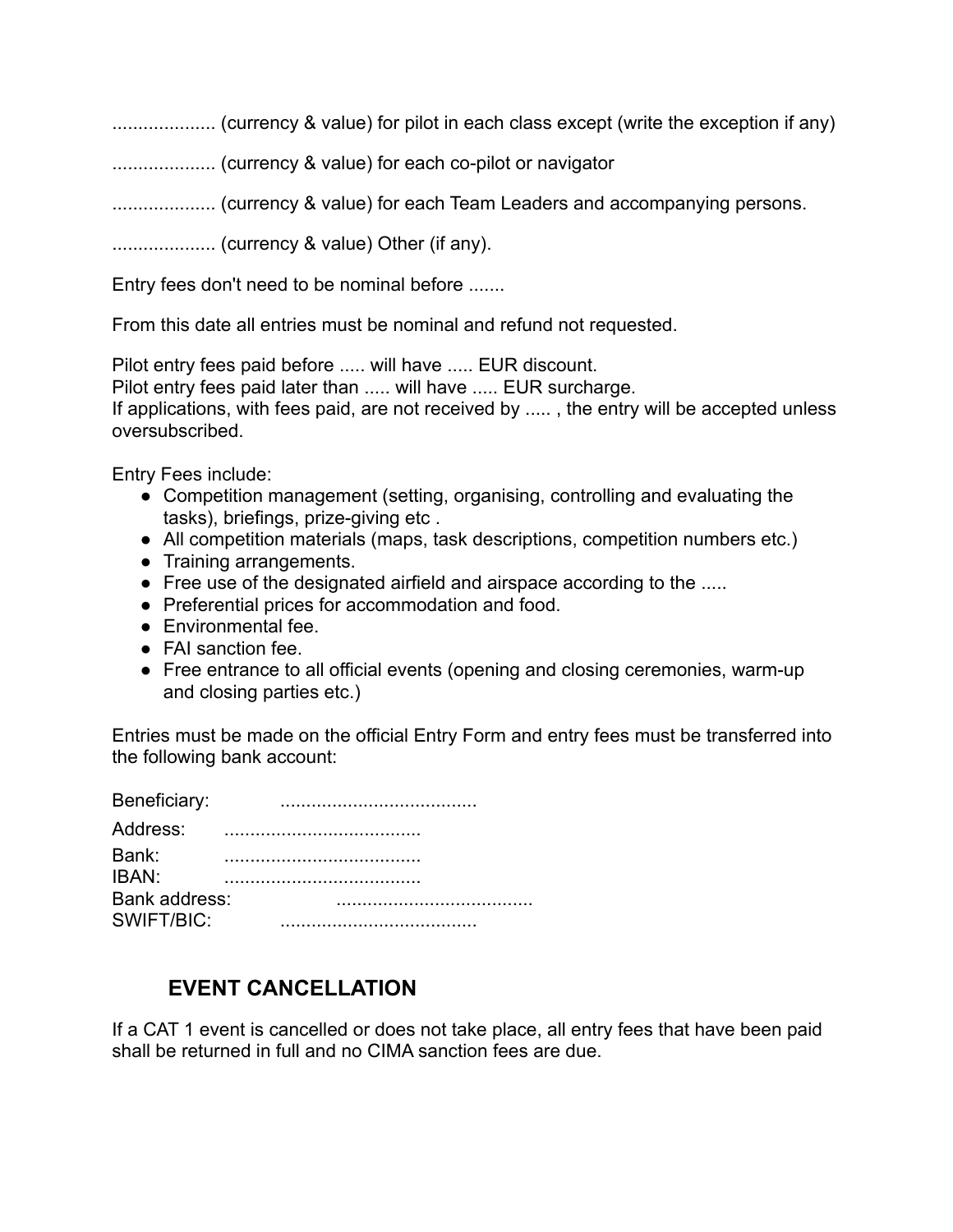If a CAT 1 event is stopped by Jury decision or by force majeure, a portion of the entry fees, to be determined by the CMA bureau, shall be returned. In this instance, CIMA sanction fees shall be paid in full.

#### **WITHDRAWAL FROM A CAT1 EVENT**

Participants who withdraw from a CAT1 championship before the start of the official practice period shall be entitled to a refund of part of their entry fees according to the scale below. In this instance, no CIMA sanction fees are due.

30 days (or more) before = 100%

29 days (or less) before = 50%

Participants who withdraw after the start of the official practice period shall receive no refund and CIMA sanction fees shall be paid in full.

### **1.5 ACCOMMODATION & CATERING**

Budget accommodation is available as follows: .................................. Location maplink: ....................... Promotional price: ........................ Catering is available as follows: ......................

### **1.6 INSURANCE**

Each pilot in PL class must hold valid third party insurance of at least 750 000 SDR For the PF classes a third party insurance and personal accident insurance are highly recommended.

All applicable insurances must be presented at registration.

Third party insurance of minimum ........ (currency & value) is obligatory.

Personal accident insurance for team members and insurance against damage to aircraft are highly recommended. Documentary proof of insurance as specified on the Entry Form must be presented to the Organizers at Registration. (GS. 3.9.6)

### **1.7 LANGUAGE**

The official language of the Championships is English.

#### **1.8 MEDALS AND PRIZES**

FAI medals will be awarded to: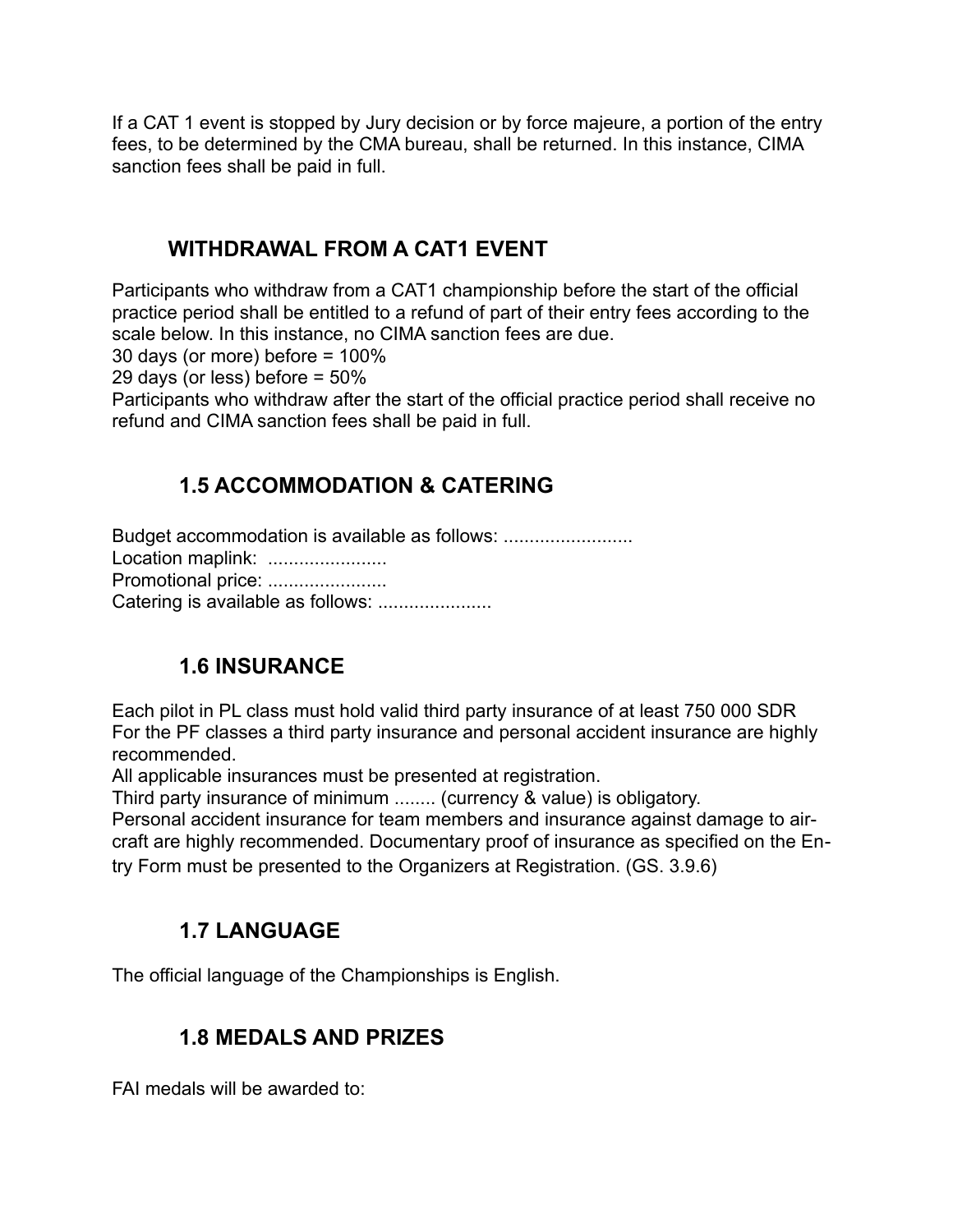- Pilots placed first, second and third in each class (including PF1f if in compliance with S10 4.3.2).

- National teams placed first, second and third.

- FAI Diplomas will be awarded for those placed first to tenth. Other trophies (if any) will be also awarded for .............. (describe).

#### **1.9 CHAMPIONSHIP CLASSES**

The Championships may be held in the following classes (S10 1.5):

PF1, PF1l, PF2, PL1, PL2

Each class is a championship in its own right and as far as possible interference of one class by another shall be avoided.

#### **1.10 CLASS VIABILITY**

For a championship to be valid there must be competitors from no less than 4 countries in a class, ready to fly the first task, and must start a minimum of one task. (S10 4.3.2)

#### **1.11 CHAMPIONSHIP VALIDITY**

The title of Champion in any class shall be awarded only if there have been at least 6 separate competition tasks/days.

# **2. GENERAL COMPETITION RULES**

### **2.1 REGISTRATION**

On arrival the Team Leaders and members/pilots shall report to the Registration Office to have their documents checked and to receive supplementary regulations and information. The following documents are required:

- Valid FAI Sporting Licence for pilot and navigator
- Aircraft Certificate of Airworthiness or Permit to Fly.
- Evidence of competitor's nationality or residence.
- Certificate of Insurance.
- Receipt for payment of entry fees.
- Liability waiver (signed on registration).

The Registration Office will be open as indicated on the information board. Registration forms may be inspected by Team Leaders on request prior to the start of competition flying.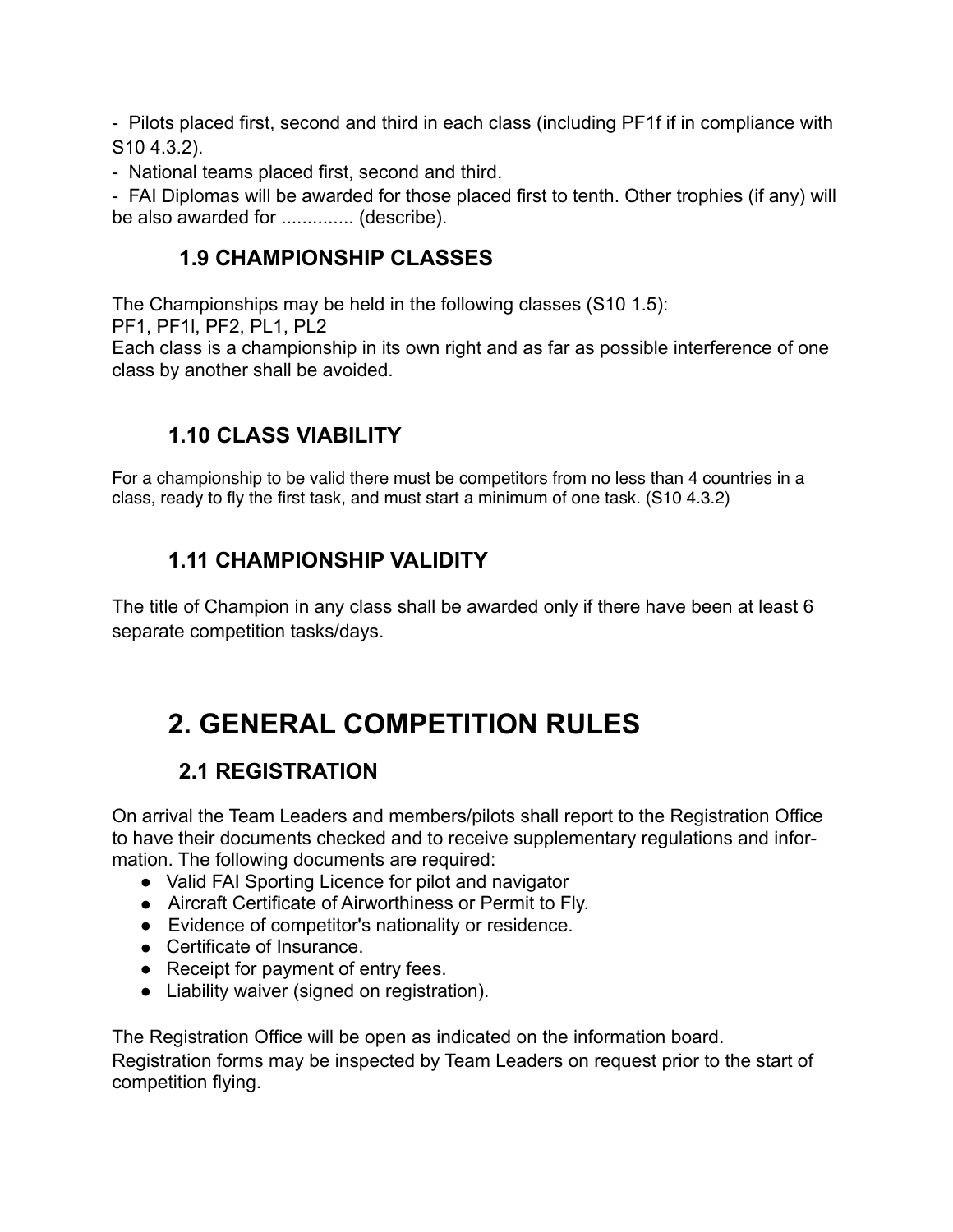#### **2.2 TEAM LEADERS AND ASSISTANTS**

Each nation should designate a Team Leader, who may be a competitor.

The Team Leader is the liaison between the organisers and his team. He is responsible for the proper conduct of his team members, for ensuring that they do not fly if ill or suffering from any disability which might endanger the safety of others and that they have read and understand the rules.

Briefings will be held for Team Leaders and/or competitors on each flying day. The time and place for briefing meetings and any postponements will be prominently displayed. All briefings will be held in English and may be recorded in notes, by tape recorder or video.

### **2.3 PILOT AND NAVIGATOR QUALIFICATIONS**

A competing pilot shall be of sufficient standard to meet the demands of an international competition with minimum of 30 hours of flying experience.

Pilot must hold an FAI Sporting Licence issued by their own NAC.

The navigator must have reached the age of 14 years.

# **2.4 AIRCRAFT AND ASSOCIATED EQUIPMENT**

Aircraft and equipment provided by the competitor must be of a performance and standard suitable for the event.

The aircraft must comply with the FAI definition of a Paramotor at all times (S10 1.3 & 1.4).

Any changes of wings, motors and components and any modifications of equipment within FAI class definition are allowed.

All wings, motors and associated parts to be used must be registered BEFORE their use and made available for the inspection during the registration period .....

The organisers have the right to inspect for class conformity and if necessary, ground any aircraft for safety reasons at any time during the event.

### **2.5 FLIGHT RANGE**

All aircrafts will be expected to have a still air range of at least 100 km with one full fuel tank (S10 4.17.7)

Additional fuel tanks are allowed on responsibility of the pilot.

# **2.6 CONTEST NUMBERS**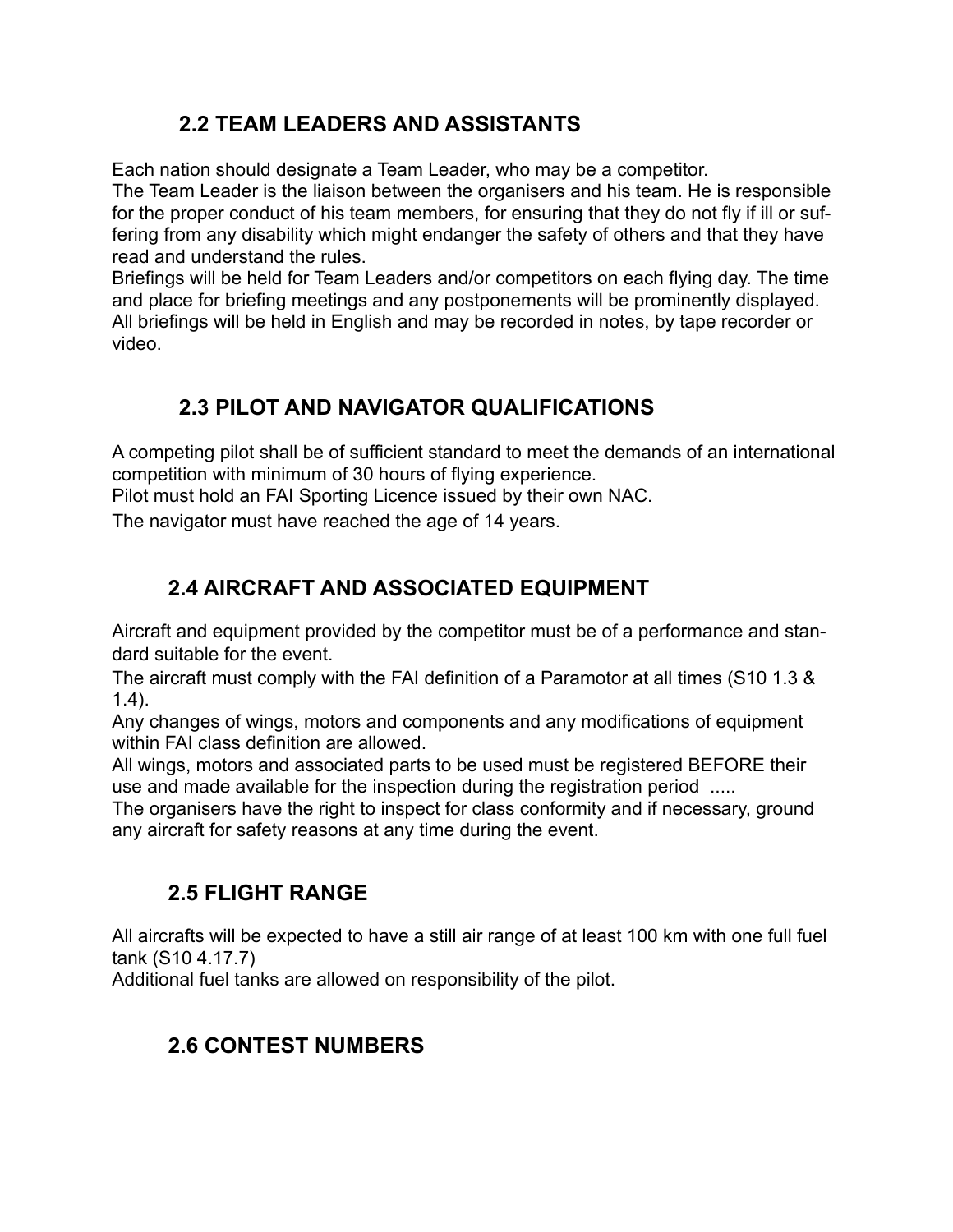Aircraft shall carry the number centrally on the underside of the paraglider, top towards the leading edge or as a sticker on the protective netting of the motor cage, as briefed.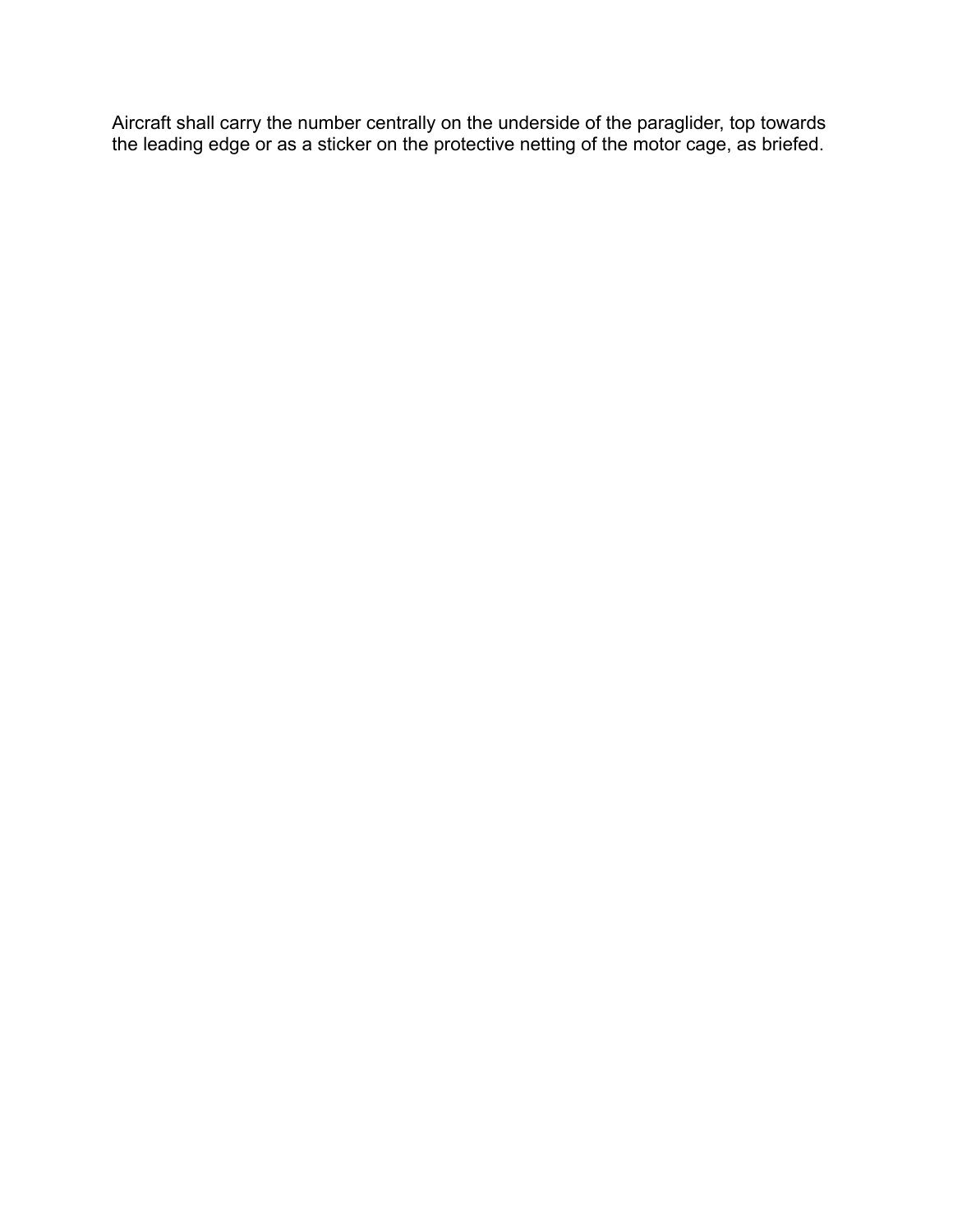#### **2.7 FLIGHT LIMITATIONS**

Each aircraft shall be flown within the limitations of its design, Certificate of Airworthiness or Permit to Fly. Any manoeuvre hazardous to other competitors or the public shall be avoided.

Unauthorised aerobatics are prohibited. (S10 4.23.2)

Cloud flying is forbidden.

Each aircraft shall be given a pre-flight check by its pilot and may not be flown unless it is serviceable. (S10 4.23.3)

#### **2.8 DAMAGE TO A COMPETING AIRCRAFT**

Any serious damage, grounding the aircraft, shall be reported to the organisers without delay and the aircraft or it's parts may then be repaired or replaced with any other of the same class, registered with Comp Director.

#### **2.9 FLYING EQUIPMENT.**

Wings, machines and their components can be changed by decision of the pilot in command at any times with no restrictions except after registering such equipment with Competition Director.

It is allowed to change and use any equipment, part of an equipment or it's components, including the wing, as long as all possible equipment is declared and registered with Competition Director before use and marked accordingly if required.

Note: Unauthorized change of the wing or motor (unregistered) may incur a penalty.

### **2.10 MANDATORY AND RECOMMENDED EQUIPMENT**

A protective helmet must be worn whenever the pilot is strapped into the harness of an aircraft.

For PF classes an emergency parachute system is recommended.

### **2.11 PROHIBITED EQUIPMENT**

Basically there is no prohibited equipment inside it's class definition and safety standards. Instead pilots will be encouraged to use all modern solutions and technology to achieve the best results.

Although all wings and machines should be registered BEFORE their use to avoid penalties for unregistered equipment (which will be considered prohibited equipment).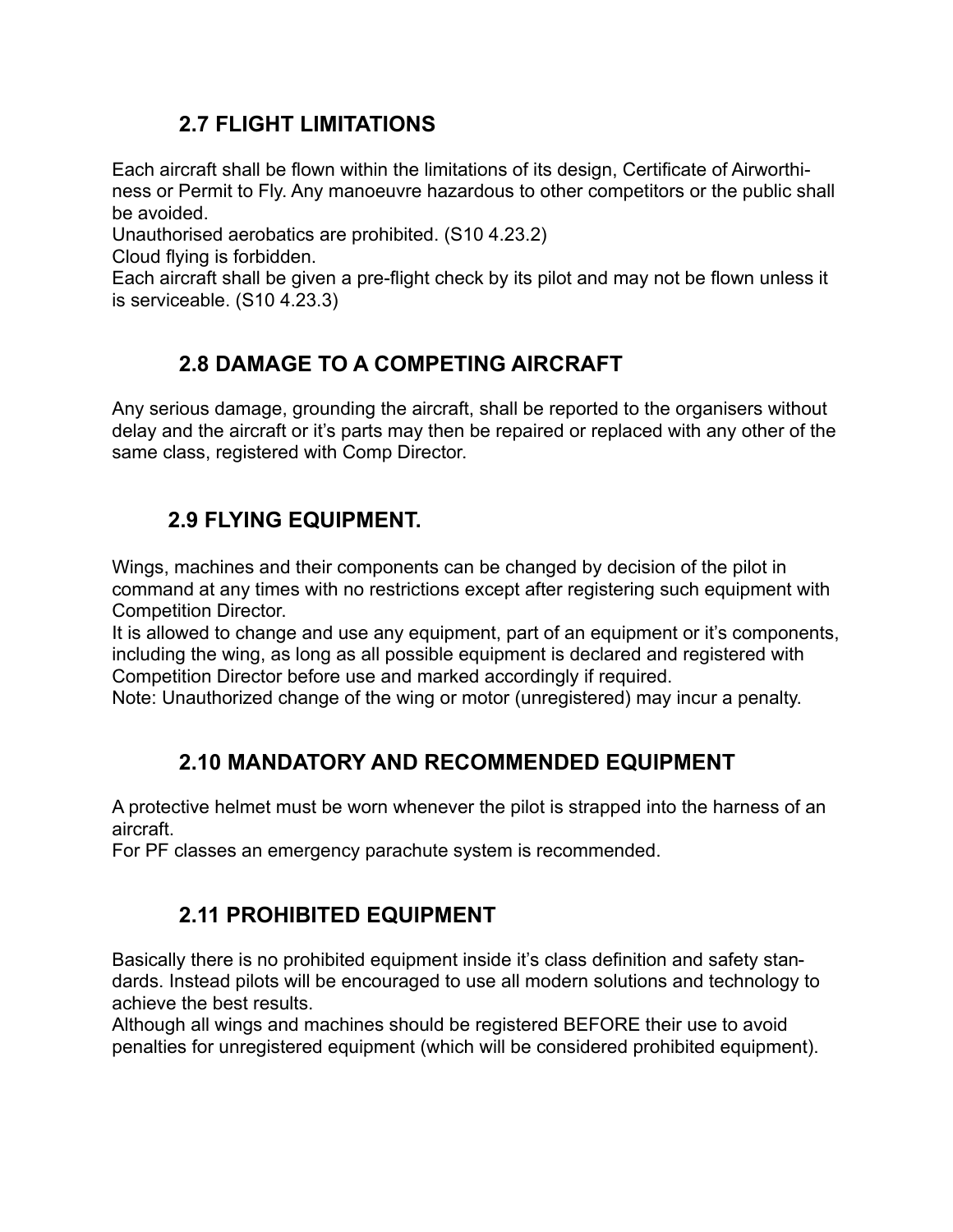# **3. FLYING AND SAFETY REGULATIONS**

#### **3.1 COMPLIANCE WITH THE LAW**

Each competitor is required to conform to the laws and the rules of the . country in which the championships are held. (S10 4.23.1)

#### **3.2 OFFICIAL NOTICE BOARD AND OFFICIAL TIME**

The official notice board may have the form of a website ([www.eppa.ee\)](http://www.eppa.ee/), which may be duplicated by notice board in the briefing room. Competitors will be provided with connection to the organisers' internet/intranet and teams are expected to bring their own computers provided with a WiFi network interface.

All times are given, taken and calculated in local time (based on GMT).

#### **3.3 COMPLAINTS & PROTESTS**

The complaint and protest procedures are as described in Section 10 4.35 and 4.36. The protest fee is 50 euros.

### **3.4 GNSS FLIGHT RECORDERS**

A CIMA approved GNSS Flight Recorder must be used as primary evidence of pilot's performance.

In the event of a failure of the primary FR, a second FR may be used as secondary evidence.

AMOD loggers are the preferred FRs.

Each FR must be presented to the organisation before flying the competition tasks, for inspection and recording of type, serial number and labelling as briefed at the opening briefing.

Once the championship has started the pilot must always use the same FR. In the event of a permanent failure, another CIMA approved FR may be used with the permission of the CD.

It is the pilot's responsibility to ensure that he is fully aware of the functions and capabilities of his FR, that it is **switched on when needed, switched off when not needed** (not to have penalties), has sufficient battery power and that the antenna is correctly positioned.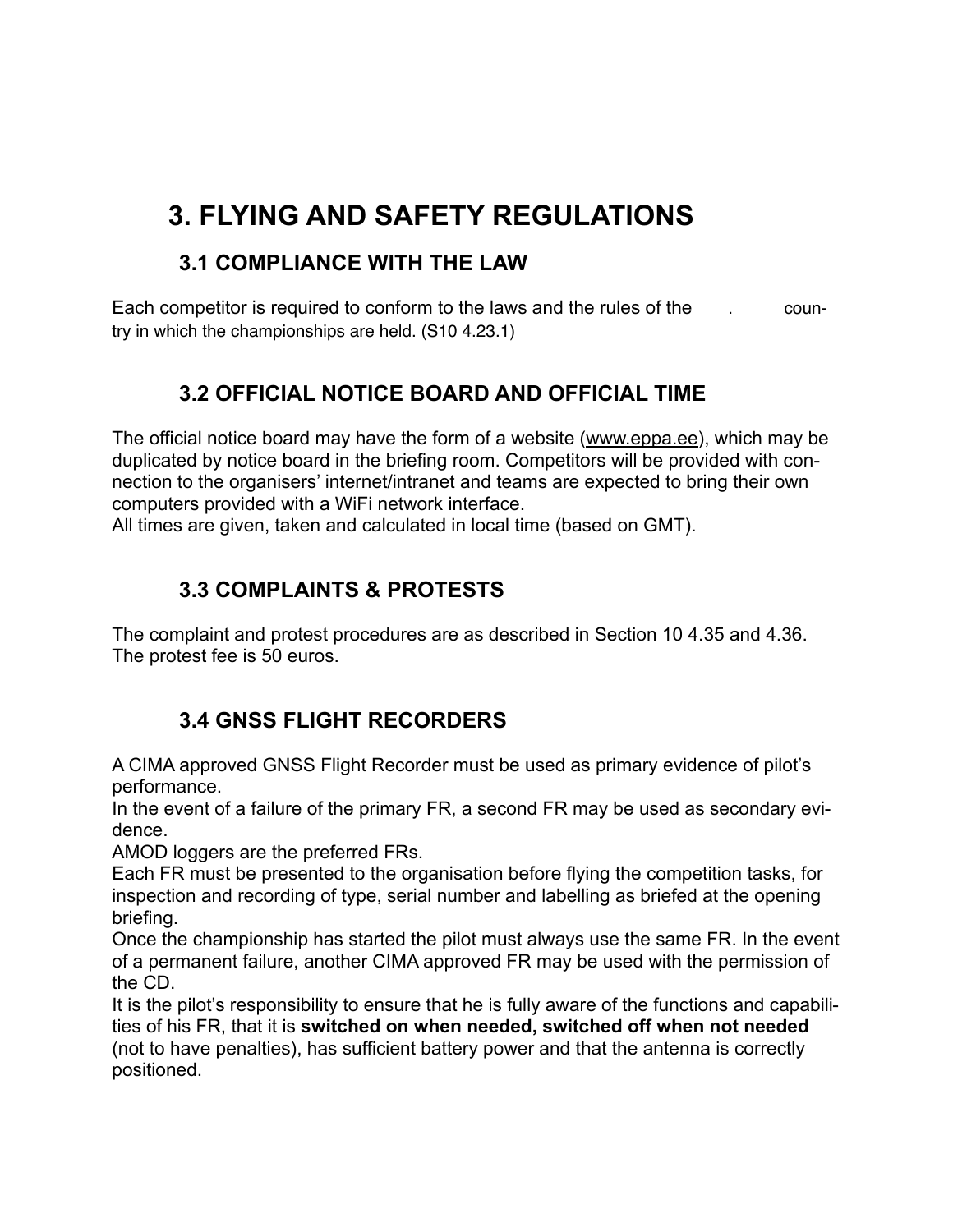#### **3.5 ELECTRONIC EQUIPMENT**

There will be no limitations to use any kind of electronic equipment and communication devices.

It is not allowed to change, to receive or to hand over FR loggers registered as official track recording devices to be used for scoring, except to the Chief Marshal and CD if not briefed otherwise.

All official track recording devices should be registered BEFORE their use. Results will be taken from one device in one competition day with only exceptions for technical reasons and with approval of Chief Marshal or CD.

### **3.6 ASSISTANCE AND EXTERNAL AID TO COMPETITORS**

Any help and assistance to the pilots is allowed, except in competition flying. It is allowed to use supporting vehicles and chase-teams, to move/drive by land by any means and for any reasons (tactical, technical etc.) but only results gained with flights will count towards the final score.

Changing the pilot or FR logger is forbidden.

Handing over FR loggers to anybody else but Chief Marshal or Scorer is not allowed.

# **4. CHAMPIONSHIP TASKS**

#### **4.1 GENERAL**

To count as a valid championship, all competitors in the class concerned will be given the equal opportunity to carry out the tasks involved in these championships.

#### **4.2 COMPETITION PERIOD**

Overall competition period is planned for 5 - 8 days.

Times for opening and closing of takeoff windows for each competition day will be maximum of 15 hours depending on region. In this time period maximum competion flying time for scoring purposes will be normally 7 hours a day. Basic rule for such division is based on task window hours divided by 2 minus 1 hour. All changes will be briefed and displayed in writing.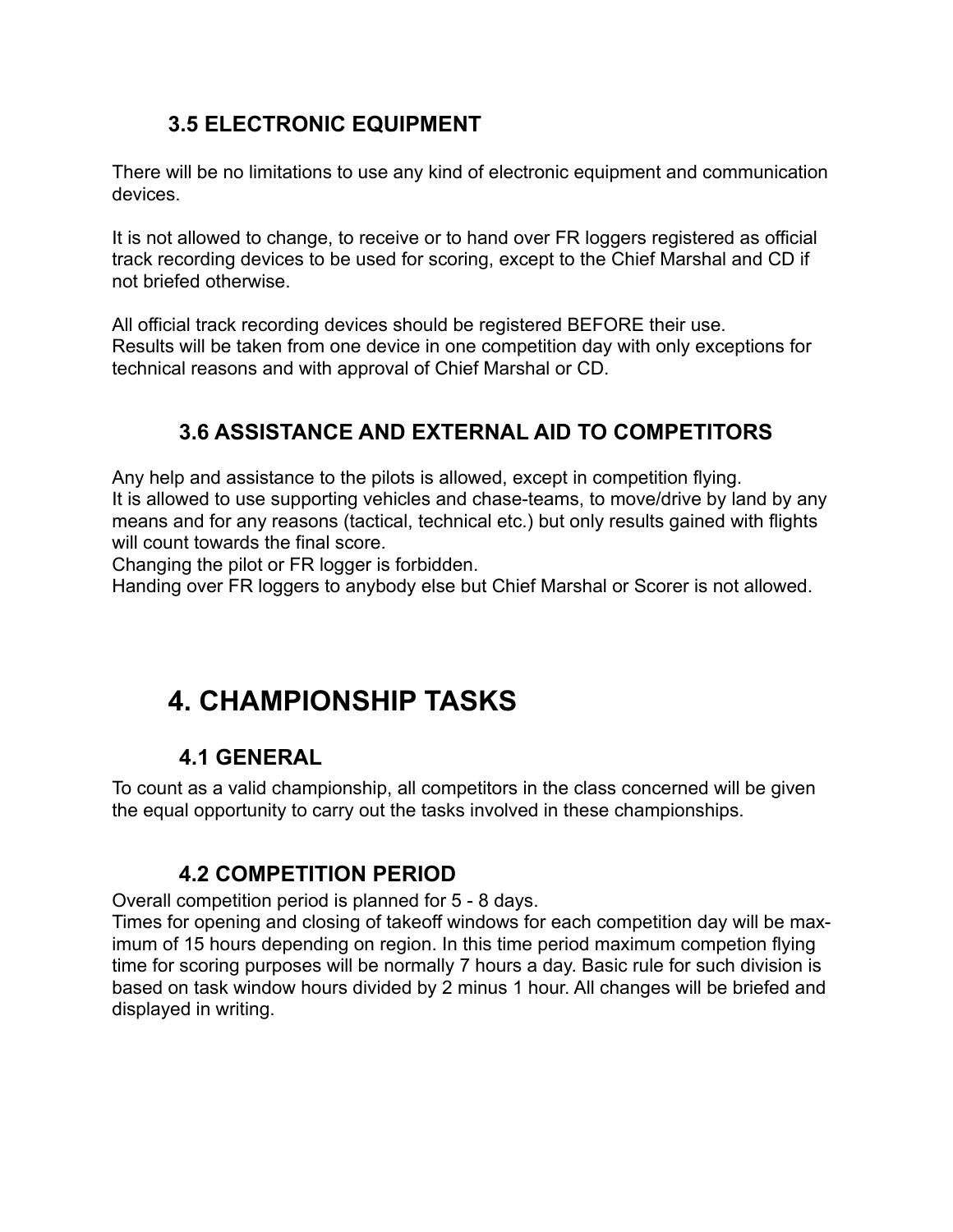#### **4.3 TASK SUSPENSION OR CANCELLATION**

As weather in the whole competition area may vary significantly, it will be pilots' sole responsibility to make appropriate decisions whether and where to take off or not, where and when to fly and land and to take care of their safety.

Task cancellation system will be used only in extreme cases by decision of Comp Director.

All competitors will be then informed by text messages and scores of the day will be calculated up to the time of message sent.

The Director may suspend flying after take-offs have started. If the period of suspension is sufficiently long to give an unfair advantage to any competitor, the day task may be cancelled. At any time, the Director may decide to cancel the task, for sporting or safety reasons.

SMS text message with the word "CANCEL" will be broadcast to all competitors in the event of task cancellation. Competition and all scorings will stop at the same time such message will be sent out by Competition Director.

However some previous tasks or parts of the tasks may still be scored in the event of a cancellation, depending on the weather forecast and information given on briefing.

#### **4.5 LANDINGS/OUTLANDINGS**

Landings/Outlandings, pitstops, refueling and servicing inside dedicated turnpoints' diameter (400 m) or on the dedicated airfields are allowed and will not be penalized but instead rewarded.

Landings/Outlandings outside of dedicated turnpoints' diameter (400m) for any reason will be allowed without penalty.

However (as an economy factor), only one landing per 2 hours of competition flying, outside of dedicated turnpoints' diameter, will be allowed with no penalties.

Thus (for example for refueling) 3 landings outside of dedicated turnpoints' diameter in 8 hour of day task will be allowed without penalty. Each following outlandings will bring penalty equal to 1(one) minimum turnpoint value. Detalis will be briefed.

If a pilot outlands, he must fold up his wing in 3 minutes upon landing. A canopy that has not been folded within three minutes indicates the pilot is in need of help. Any pilot who observes such a situation is obliged to render assistance and contact the organisation as soon as possible.

A competitor landing to help an injured pilot shall not, at the discretion of the Director, be disadvantaged by this action.

He must then inform the organisers by phone, with the minimum of delay.

There is obviously no need for such procedure in case the wing is laid out for a takeoff.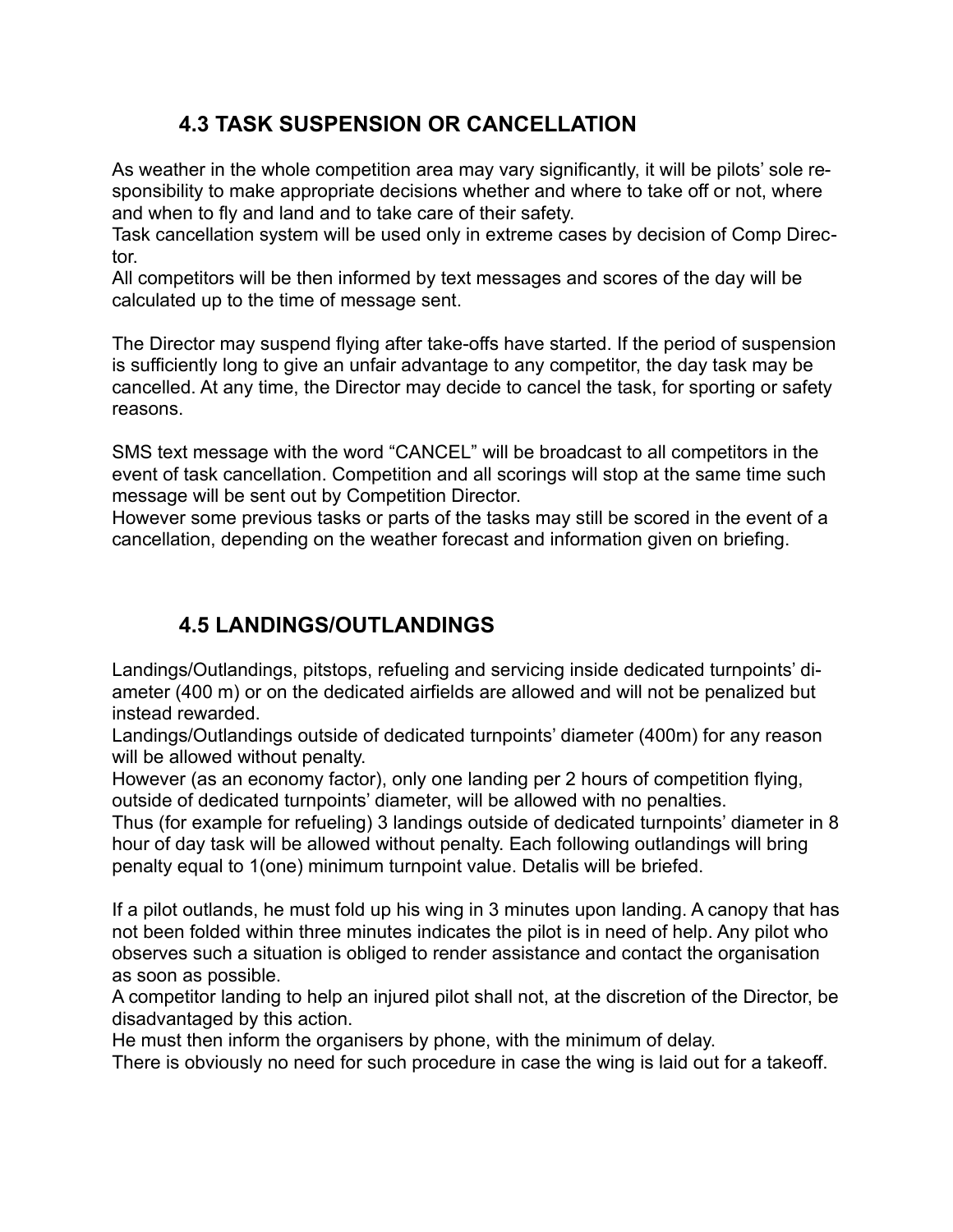# **5. FLYING THE TASKS**

# **5.1 GENERAL**

Any help from qualified assistants is positively encouraged, except in flying and dealing with FR logger.

# **5.2 COMPETITION MAP**

An Official Competition Map with turnpoints, bonus tasks and recommended refueling fields will be available to all competitors after the opening briefing.

Changes to the competition map and additional bonus tasks may be added to the map by CD only if briefed and displayed in previous evening.

Turnpoints will be marked evenly across all the competition area, to stimulate flying between turnpoints instead of driving with support vehicle.

There are no limitations to use any other source of maps information instead of Comp Map.

[Sample map \(small scale\) with some bonus elements: https://drive.google.com/file/d/](https://drive.google.com/file/d/0B1022RjsTx0xamwtRk5rdEs3emc/view?usp=sharing) 0B1022RjsTx0xamwtRk5rdEs3emc/view?usp=sharing

# **5.3 LIMITATIONS**

It is not allowed to replace the pilot in command and such activities will result in immediate and full disqualification.

FR loggers must be kept with competing pilot at all times, except while handed over to the Chief Marshal or CD for scoring purposes after the competition day or while the pilot is resting.

All official track recording devices and possible replacements should be registered BE-FORE their use for official scoring, including secondary or back-up devices.

Results will be counted from one device in one competition day with only exceptions for technical reasons and with approval of Chief Scorer.

# **5.4 SPECIAL RULES**

Approximately half of the points will be available for basic turnpoint hunt.

Each turn point passed second time but after passing any other TP in-between will give 1 additional point.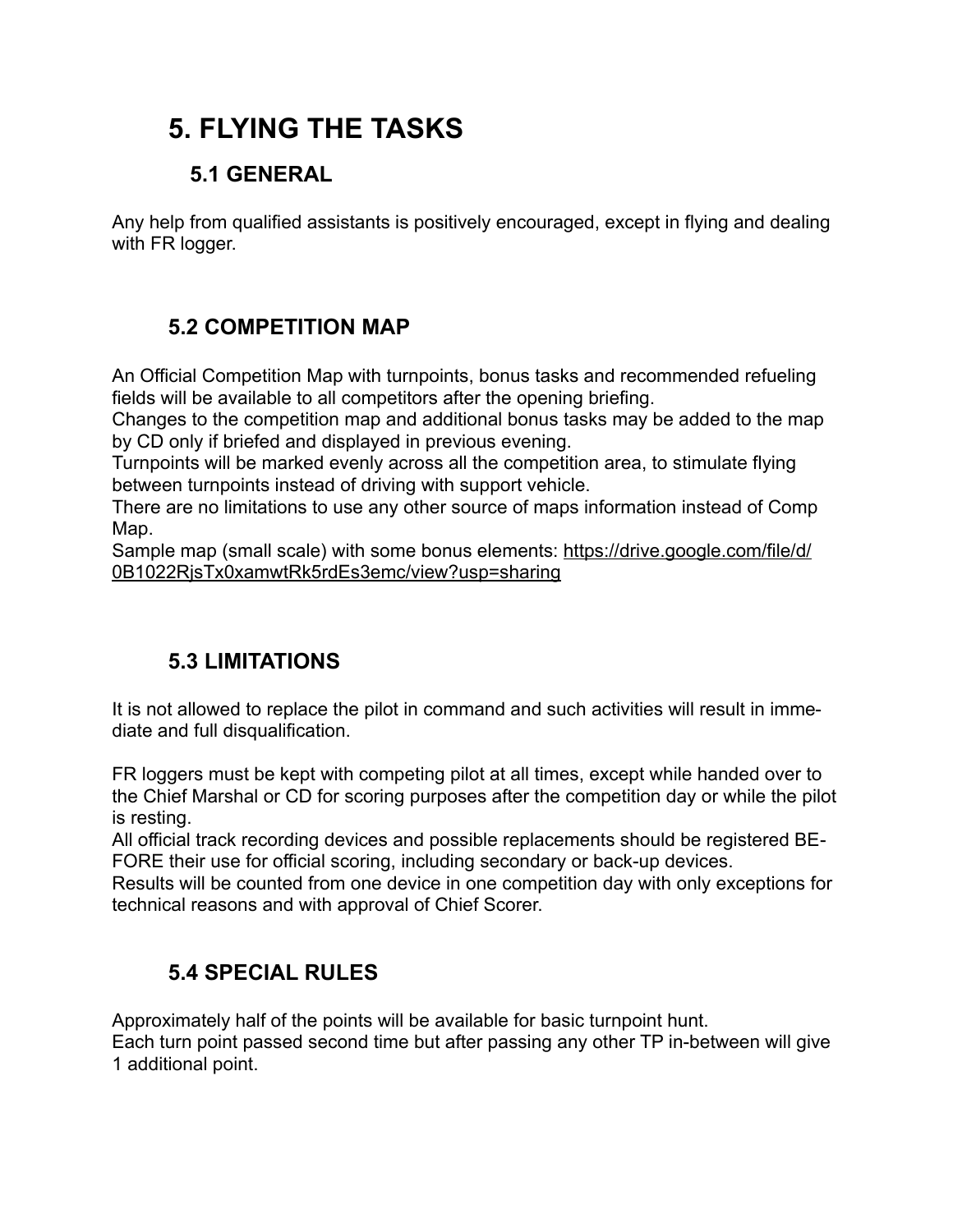Extra points will be available for bonus tasks (for example: hidden gates, snake navigation, rings, ovals, eclipses, timed navigation, landings and takeoffs etc.) as briefed. All those elements may be passed more than once with timing and direction selected by the pilot.

It will be allowed for a pilot to make unlimited number of landings, stops and takeoffs while competing (refueling, maintenance, weather planning, rest etc.). There will be no limitations on places, amounts, duration and/or reasons for breaks.

All landings inside of dedicated turnpoints' diameters of 400 meters will bring no penalty but bonuses.

However, outside of dedicated turnpoints' diameter, only one landing per 2 hours of competition flying will be allowed with no penalties.

Thus (for example for refueling) 3 landings outside of dedicated turnpoints' diameter in 8 hour of day task will be allowed without penalty. Each following outlandings will bring penalty equal to 1(one) minimum turnpoint value.

Some navigation elements/figures will offer extra bonuses for precise timing, pre-set by Competition Director at the briefing.

More bonus points will be available for precision tasks which may include various precision landings, paraball task, pylon tasks etc, mailny addressed for public attraction. Precision tasks and points for precision tasks will be briefed.

#### **5.5 DECLARATIONS**

Pilots' obligation is to declare all of his/her competition flights and results with passed turnpoints, additional task elements, bonus elements, landings and takeoffs, to the Chief Marshal or Chief Scorer after each day of the competition as soon as possible.

Deadline for declarations is 1 hour after last landing of the day but no later than 1 hour after the task window will be closed.

Pilot's obligation is also to declare all stops (resting times) not to be included into task times and scoring.

Declaration sheets will be given to the pilots with competition maps on the Opening Briefing.

All pilot declarations will be compared with corresponding FR logger tracks and only those confirmed by both sources (tracks and declarations) will be scored.

**All turnpoints and task elements declared but not accomplished/passed (not confirmed by logger track), will loose their scoring value for the declaring pilot for the rest of the competition.**

**All turnpoints and task elements not declared but confirmed by logger track will score half of their value.**

In case of repeatedly misleading and incorrect declarations, penalties may apply by discretion of CD, up to 20 % of the day's score.

Loggers not switched off after the end of the flight will delay scoring process and may incur warning or time penalty according to the time of being switched on unneccessarily while moving on the ground after landing.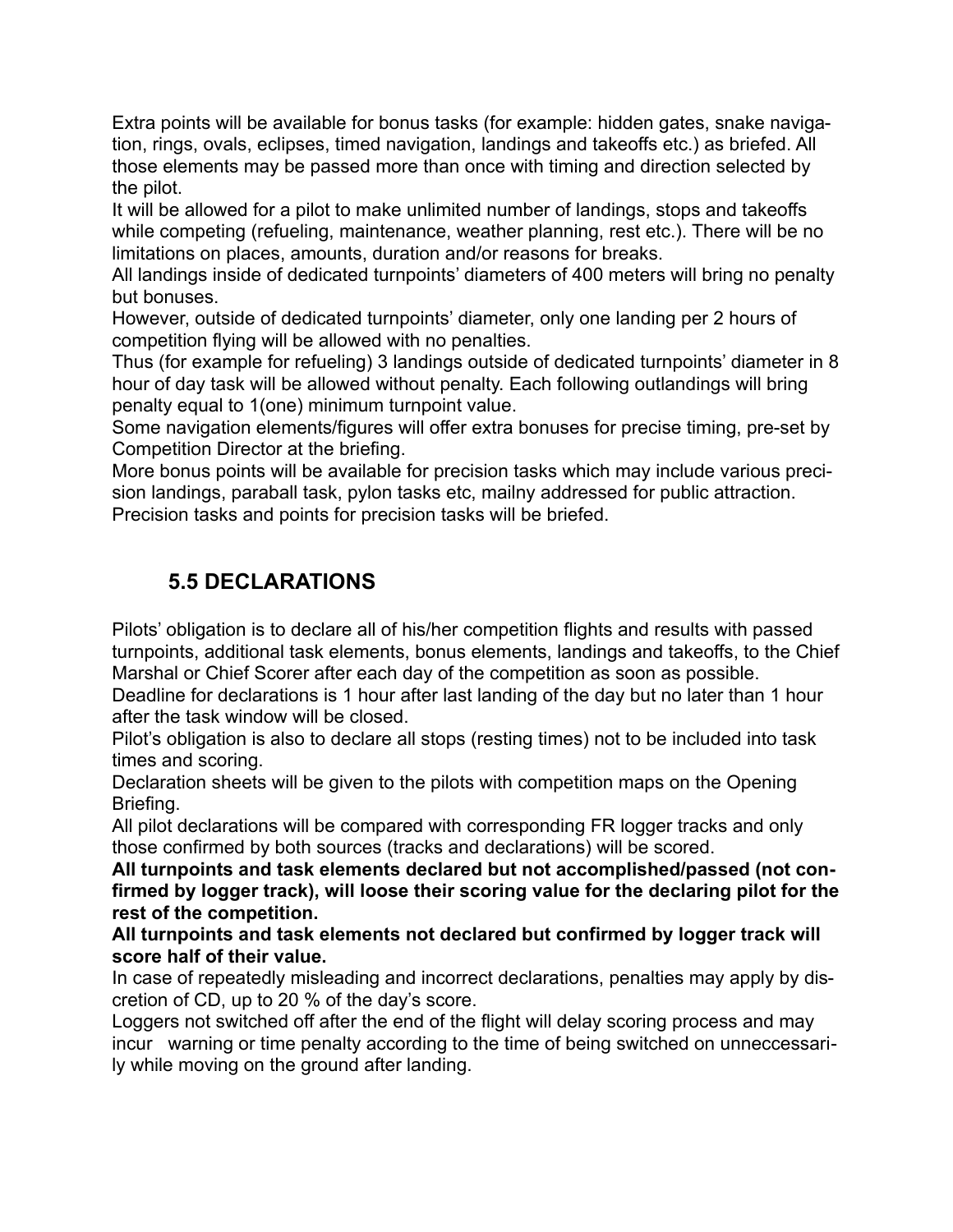All times of tasks and task parts of each day will be scored chronologically. For example flying more than 7 hours a day will be scored up to 7 hours of competition flying this day with all events and task elements included chronologically.

Any tasks/turnpoints collected after 7 hour time limit will not count towards this day's scores but may be flown again on the next day for full scoring.

#### **5.6 TAKEOFFs and LANDINGs**

Takeoffs and landings are allowed without penalties, wherever it's legally possible but recommended in bonus turnpoints and dedicated refueling fields.

Take off places, amounts, methods, techniques and purposes are not limited. Competitors, who's activities will initiate complaints from landowners, authorities etc., may be subject for penalties up to 50 % of the day's score with an exception of emergency landings.

### **5.7 THE LANDING BONUSES**

Turnpoints will offer landing and takeoff bonus points, depending on weather conditions, characteristics of landscape, pilot's needs and skills.

To score bonuses, those landings and takeoffs should happen inside the turnpoint diameter of 400 m.

Successful landing will be defined by landing and staying inside the diameter of the turnpoint for a minimum of 3 minutes.

Landing outside of the diameter of 400 m of the turnpoint will not give landing bonus but may incur penalty, according to p. 5.4

For public attraction some turnpoints or dedicated refueling fields may include special landing bonus option (carpet, ball, skittles etc.) as briefed.

# **5.8 THE TAKEOFF BONUSES**

Successful takeoff will be defined by leaving the ground inside the diameter of the turnpoint.

Running out of the diameter of 400 m of the turnpoint for the takeoff will cancel takeoff bonus for this turnpoint.

Number of takeoffs is not limited but time spent inside of the turn point diameter will be added to the overall task time of the day.

Logger switched off or on inside the turn point diameter will cancel all landing and takeoff bonuses for given turnpoint.

Values for scoring.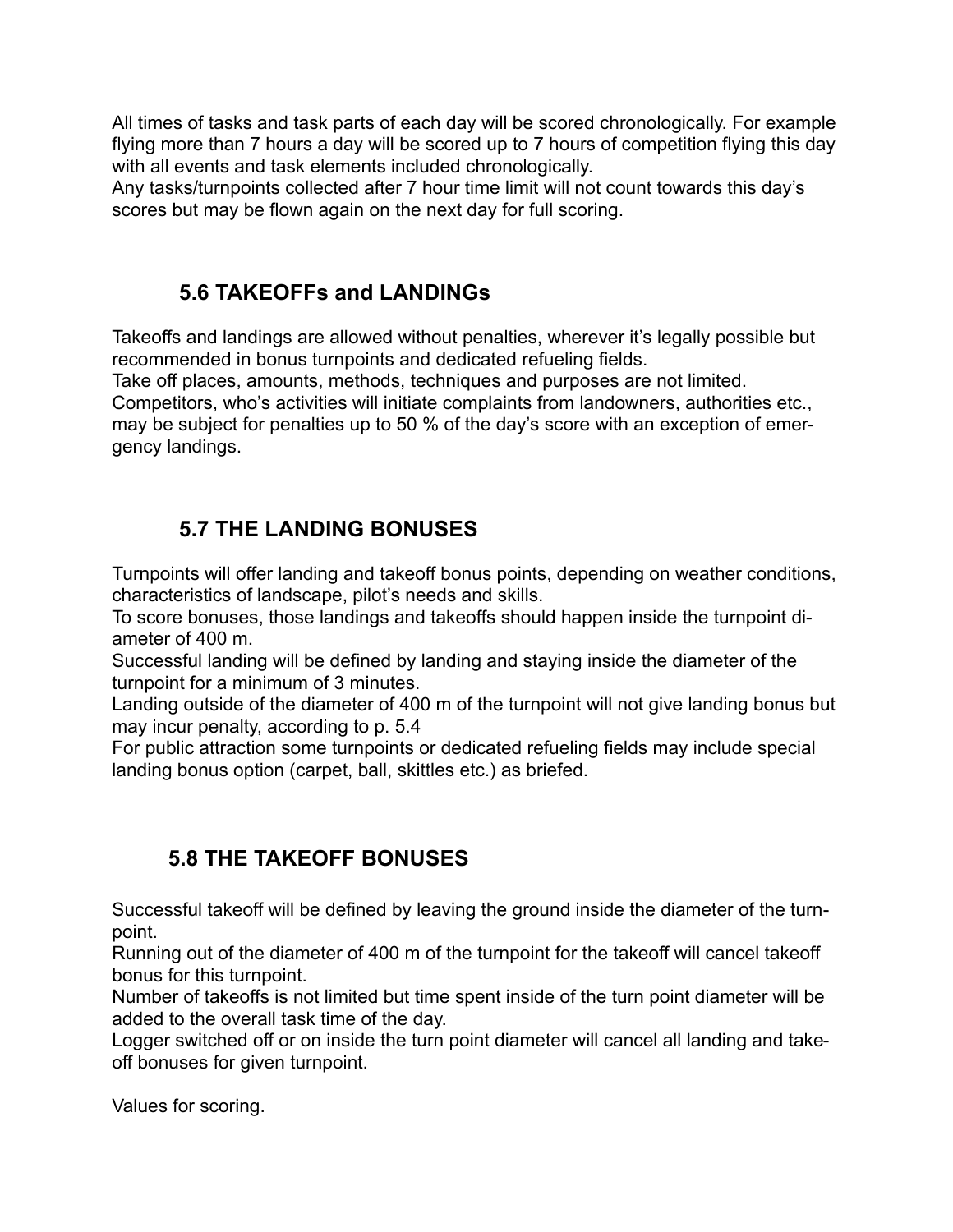Successful landing will add 1 points to the scoring value of given turnpoint. Successful takeoff will add 1 points to the scoring value of given turnpoint. Landing and takeoff bonuses can be given only once for each TP. Scoring of landings and takeoffs, based on FR logger data will be explained in detail on main briefing.

#### **5.9 TIME BONUSES**

There will be bonus points available on parts of tracks (legs) between turnpoints, which must be flown at the constant speed, selected and declared by the pilot. For some parts, speed in km/h may also be determined by CD in the opening briefing. There will be an undetermined number of hidden time gates along the legs. When pilot flies the part of the track at constant speed within margin  $+/-2\%$  he will get 4 bonus points additionally for each hidden gate. If the speed is in-between +/-5% of predetermined speed he will get 3 bonus points for each hidden gate, if more than +/-5% then bonus points will not be awarded.

# **6. CONTROL OF TASK FLIGHTS**

#### **6.1 TIMING**

All times are given, taken and calculated in local time (based on GMT) or simple elapsed time, rounded down to the most accurate permitted precision. (S10 5.2.6 and 5.2.7)

All possible changes to the time schedule will be made and announced by Competition Director at the Opening Briefing or consequent catch-up briefings before the each competition day, depending on weather conditions, local and other conditions.

As the basic rule, the first crossing of any turnpoint will start the clock and the last crossing of any turnpoint will stop the clock.

Clock can be stopped also by entering turnpoint diameter of 400 m for landing or clock can be started by leaving turnpoint diameter for takeoff.

This applies for any time-out breaks, stops, outlandings etc. as well.

Overall competition time of the day will be defined by pilot's declaration, confirmed by the FR logger track.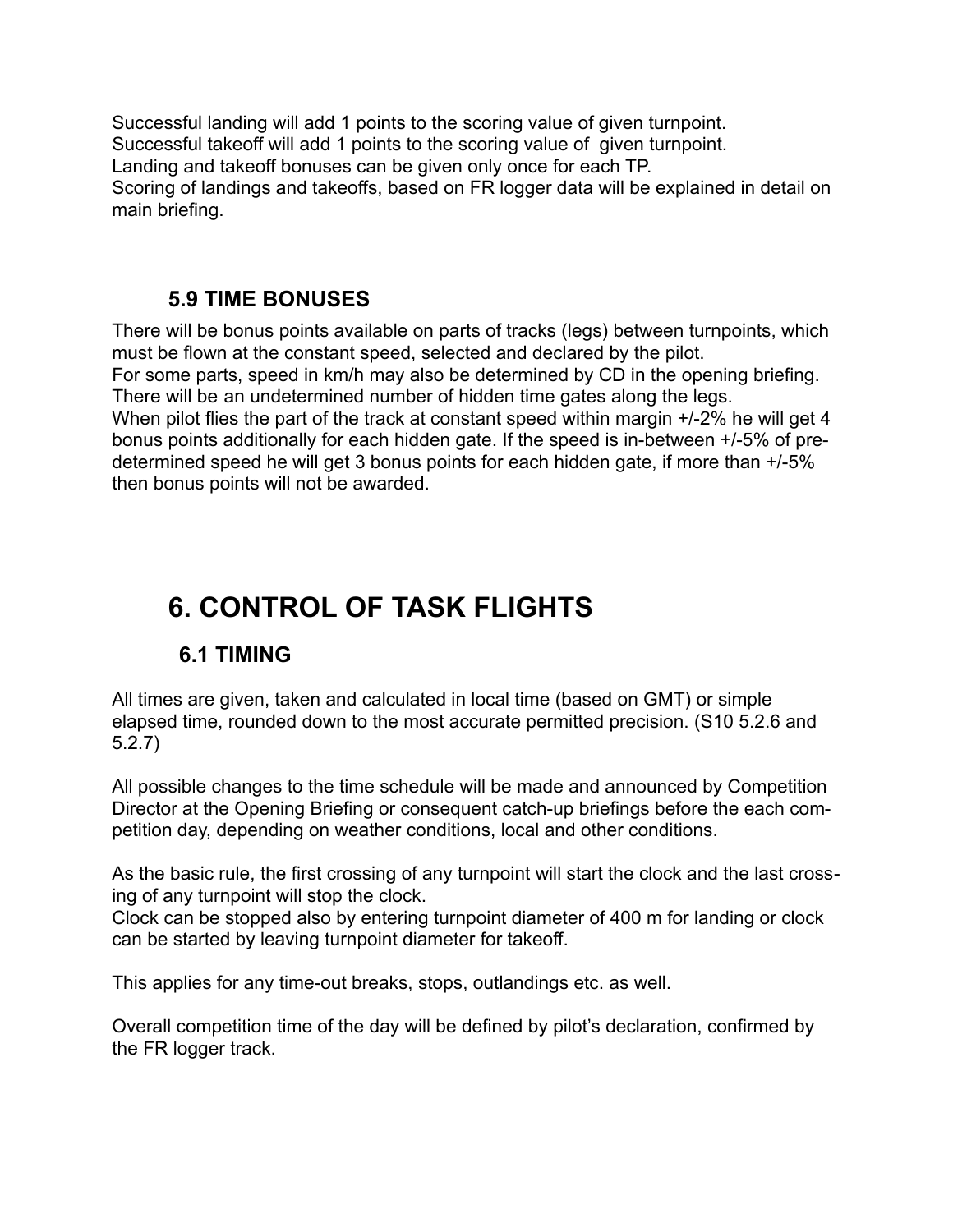Pilot can take time-out brake from competition task at any time, even while in flight (if declared, but normally only 3 breaks in one day will be allowed without penalty. For example more than 3 breaks in an 7 hour flying day or more than 1 break in a 3 hour flying day will revoke one turn point passed for each time-out brake. Time-out is decided by pilot by it's declaration. Details will be briefed.

It is mandatory to switch FR logger off by pilot after the decision to take time-out for any reasons.

It is mandatory to switch FR logger on and wait for the blinking green light before any movement of logger and continuing competition flights.

#### **6.2 FUELLING PROCEDURE**

There is no limitations on fueling reasons, amounts used, refueling times, numbers and places.

Preferred refueling in designated airfields/turnpoints will offer no penalties but bonuses.

### **6.3 TURNPOINTS AND HIDDEN GATES**

Turnpoints (and hidden gates) are geographical points.

The scoring zone for a turnpoint is a cylinder with a radius of 200m and diameter of 400m of infinite height.

Proof of reaching a turnpoint is given by GNSS flight recorder evidence.

To score, a track fix point must either be within the cylinder, or the line connecting two sequential track fixes must pass through the circle. Time for scoring the turnpoint passing is measured from the closest point to the center of a turnpoint.

Time for scoring the landing on the turn point is measured from first touch to the ground after entering the turnpoint diameter of 400 m.

Time for scoring the takeoff from the turnpoint is measured from leaving the ground before exiting the turnpoint diameter of 400 m.

Complaints about the physical mis-positioning of a scoring zone relative to a turnpoint will not be accepted unless it can be shown that the physical position of the location is outside a circle of radius R= Rp/2 where Rp= Radius or size of the scoring zone defined by the organizers *( ie the physical location must lie inside an inner circle half the width of a gate or radius of a scoring zone).*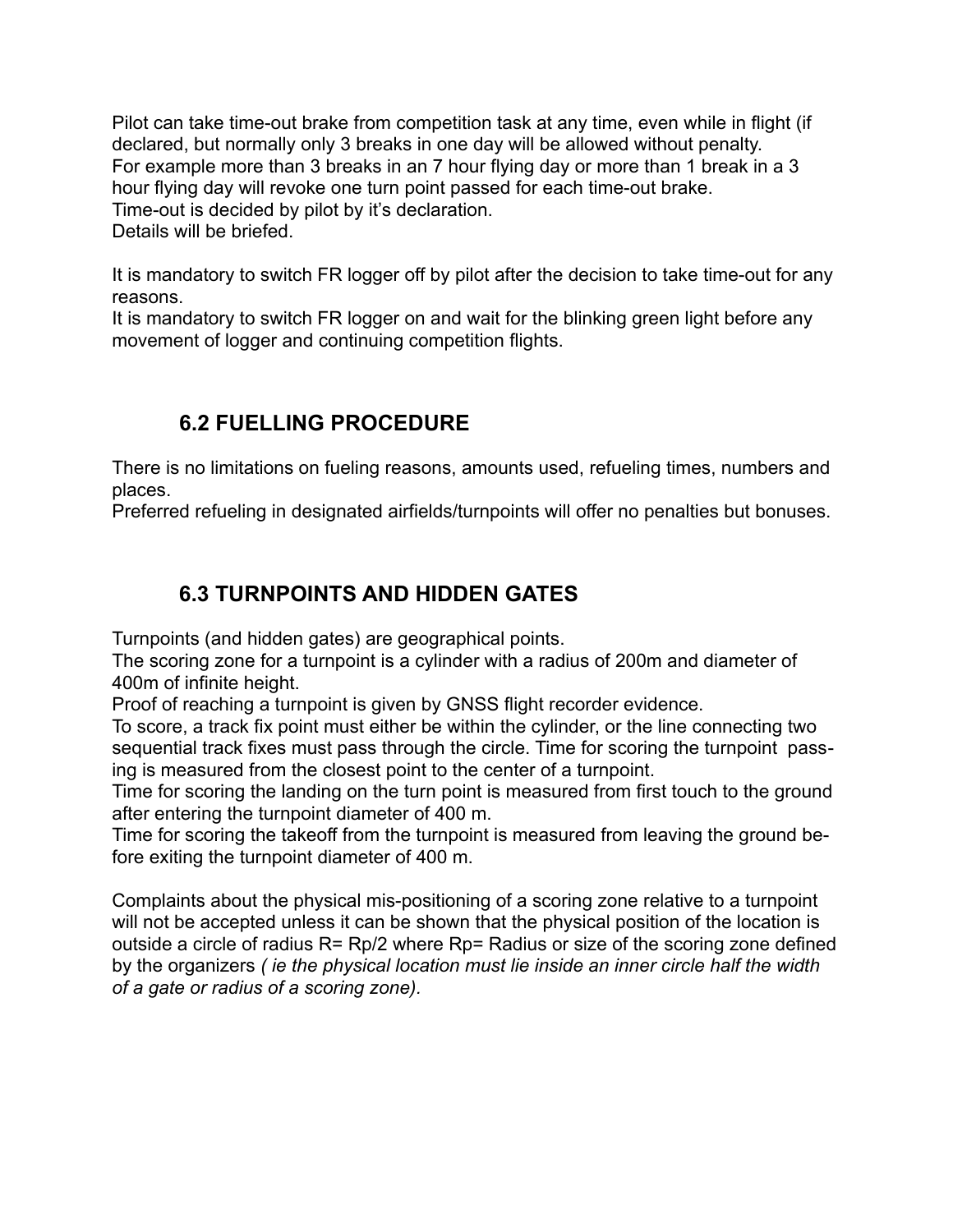# **7. SCORING**

### **7.1 GENERAL**

The overall results will be computed from the sum of the scores of each competition day, for each competitor, the winner having the highest total score in the class. (S10 4.34.10)

### **7.2 SCORING ELEMENTS**

Approximately 50 % of points will be available for turnpoint hunt. Each turnpoint passed correctly will give 2 points. Each turn point passed second time but after passing any other TP in-between will give 1 additional 1 point.

Approximately 40 % of points will be available for bonus tasks (for example: hidden gates, snake navigation, rings, ovals, eclipses, timed navigation, landings and takeoffs etc.) as briefed. All those elements may be passed more than once with timing and direction selected by the pilot.

Navigation corridor is 400 m wide (200 m both sides of the line marked on the map) Hitting the hidden gates will give 3 points for each gate.

Some navigation elements/figures will offer extra bonuses for precise timing, pre-set by Competition Director at the briefing.

4 points for timing precision will be awarded for each hidden gate which is not missed by more than 5 seconds.

Bonus landings and takeoffs.

Successful bonus landing will add 1 points to the scoring value of given turnpoint. Successful bonus takeoff will add 1 points to the scoring value of given turnpoint.

Approximately 10 % of points will be available for the precision tasks. Precision tasks may include various precision landings, paraball task, pylon tasks etc. Precision tasks and points for precision tasks will be briefed.

Besides precision tasks only tasks proved by evidence of a FR logger tracks will be valid for scoring.

Comp Director, Scorer and Marshals are not allowed to give competitors any information about other competitor's results or positions, timings and possible penalties before the end of each competition day, closing the task window and display of an official results.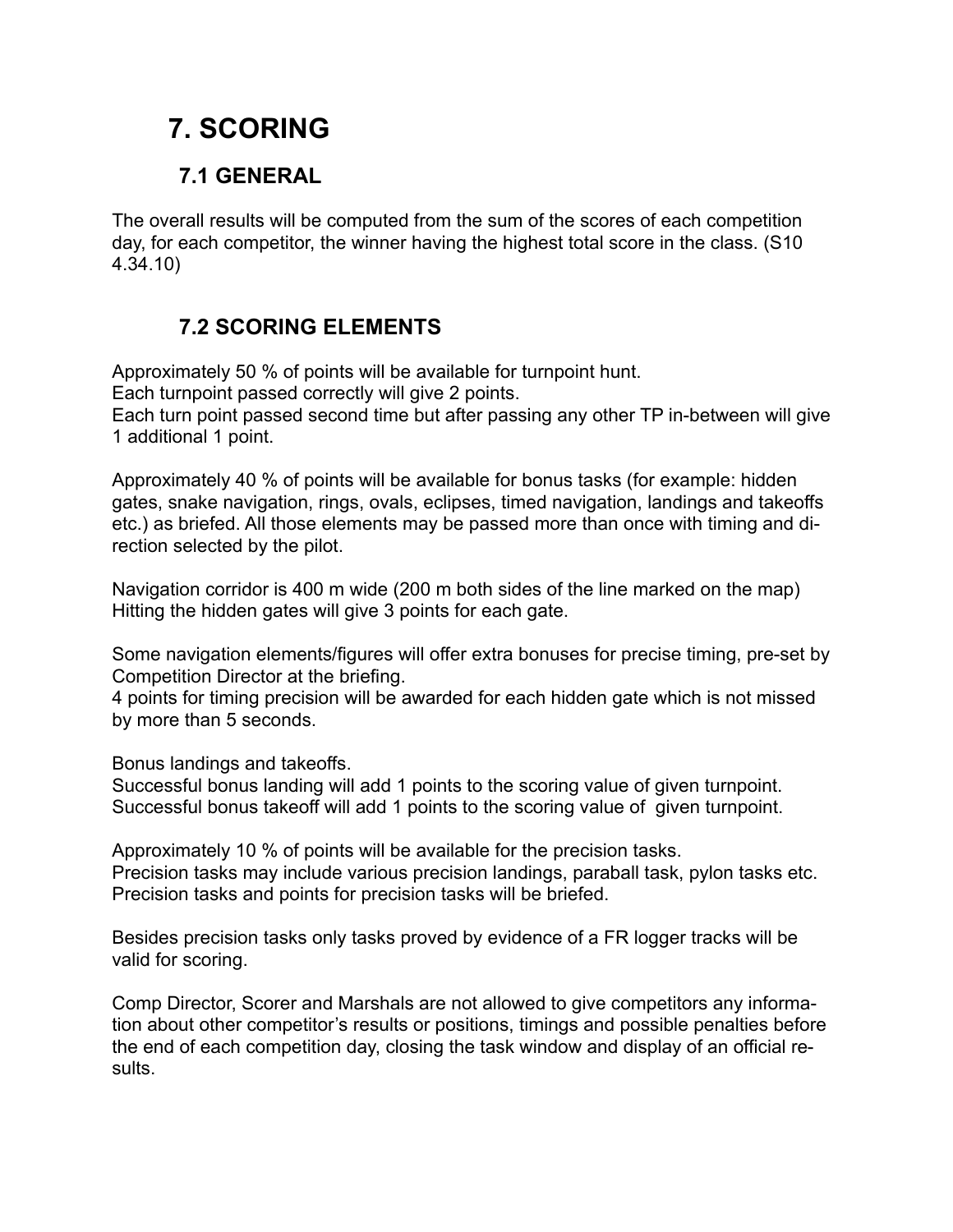The winner of the class shall be the pilot gaining the highest total points in the class A pilot who did not fly scores zero for that day and will be marked DNF or "Did Not Fly" on the score sheet of the day. A pilot who is disqualified scores zero and will be marked DSQ or "Disqualified" accordingly.

#### **7.3 TEAM SCORING**

Within each valid class, the Team prize is computed from the sum of the scores of the top three pilots of each team or country on each competition day. The task score for which a pilot was disqualified shall not count for team scoring.

### **7.4 DISQUALIFICATION AND PENALTIES**

Actions which will normally result in disqualification:

- Bringing the event, its organisers, the FAI or these regulation into disrespute.
- Any competition flying under the influence of banned substances.
- Change of the pilot.
- Any unauthorized combination of the pilot and FR logger.
- Interference with the firmware or software of a CIMA approved GNSS flight recorder.

Actions which may result in a 100% of the overall day score:

- Flying or landing into a no-fly zone
- Handing over FR logger to unauthorized person (change of batteries?)
- Flight outside the specified flight envelope of the aircraft or dangerous flying.
- Flight or attempted flight with prohibited equipment (unregistered FR)

Actions which may result in a 50% of the day score:

- Flying outside of allowed time window.
- Unauthorized change of the wing or machine (not registered)

Actions which may result in a 20% of the overall task score:

- Failing to follow marshal's indications
- Briefing interruption
- Not following the FR device procedures (not switching off after landing for the break)
- Flying outside of allowed time window.
- Competing without competition number on the wing or cage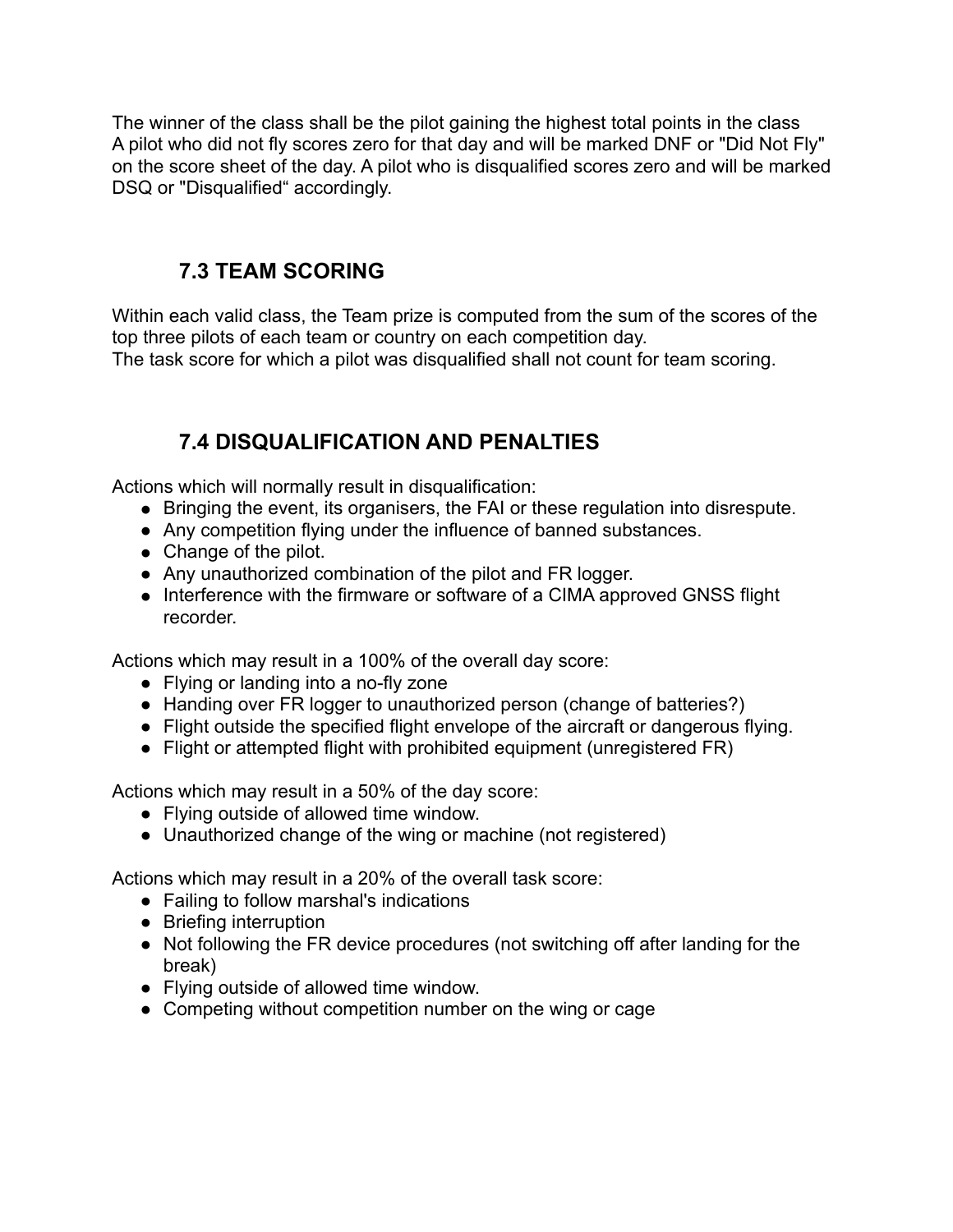# **TASK CATALOGUE**

# **World Paramotor Endurance Championships**

#### **1. INTRODUCTION**

This catalogue describes task elements which will be set during the **World Paramotor Endurance Championships**

This crtalogue includes several new approaches and elements that have been tried out satisfactorily in different national competitions.

Several new approaches have been tried out successfully in different national and international competitions.

#### **1.1 PRINCIPLES**

In paramotor endurance format, there is only one basic and big **turnpoint hunt multitask** over the whole competition area and dedicated time period with different integrated elements available by the preference of the pilot to select.

The main focus is naturally on different navigational skills but also greatly on **individual weather planning**, according to the skills of the pilot and characteristics of the equipment selected, which all together will have major impact on the final result of each pilot.

Other elements with value towards the result: **Navigation precision Navigation timing Height precision Landing and takeoff** skills in variable conditions and in unknown locations. **Economy elements** integrated into the navigation (endurance without refuelling, preset low speed elements, precision of navigation etc.) **Precision elements** integrated into the public event, including pylons, Paraball etc.

#### **1.2 TYPES OF TASK ELEMENTS**